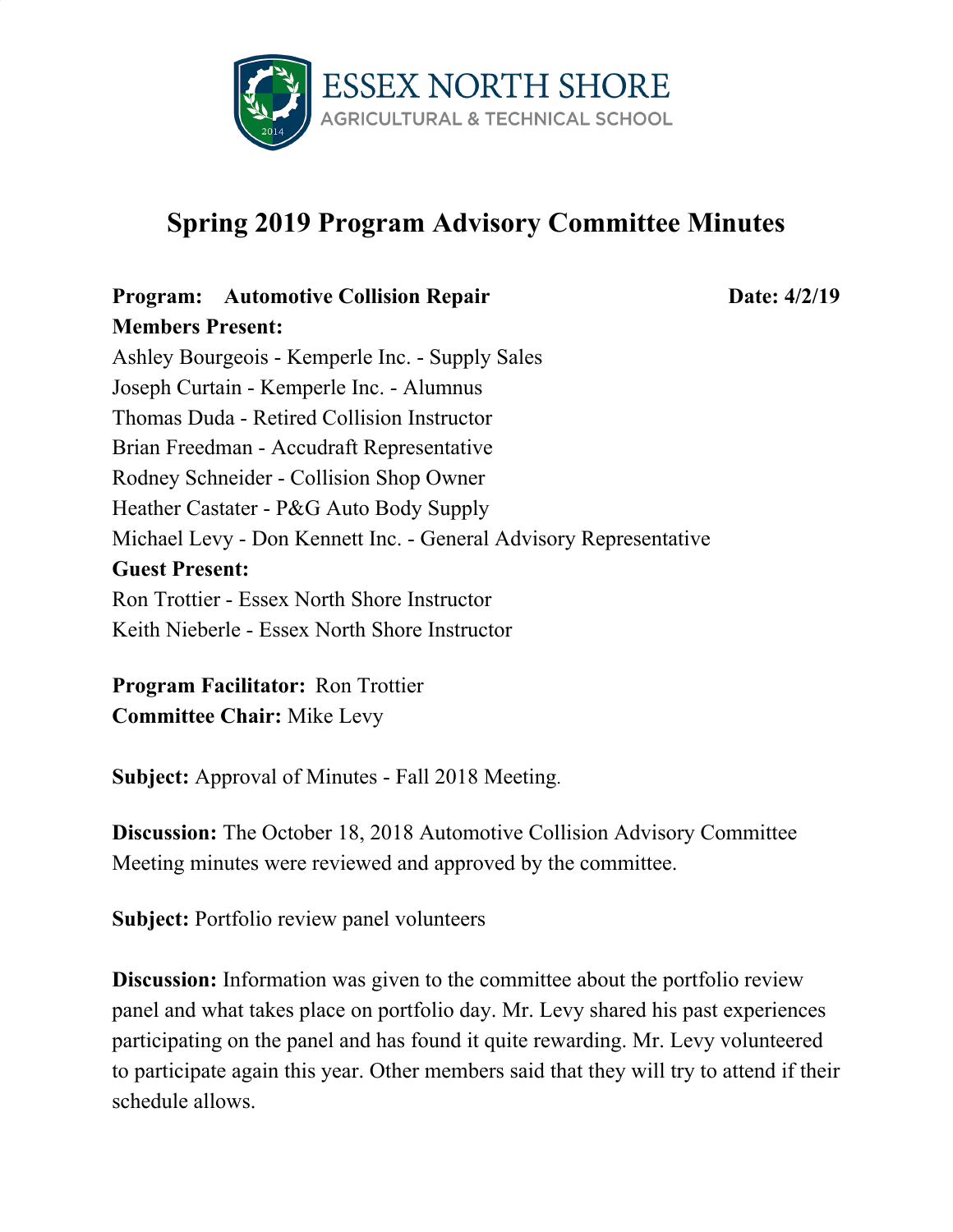

## **Subject:** Review CVTE Programmatic review findings

**Discussion:** The committee did express their concerns regarding the welding booths as they have done at prior meetings. The major concern was that the project has not been completed and are concerned how the students are able to participate in the welding portion of the Collision Program without them up an running. The committee would also like to see a Class D fire extinguisher added to the welding booth area.

## **Subject:** Student Enrollment/Placement

**Discussion:** The committee is concerned with our current enrollment numbers. The committee was informed that the administration has been open to new ideas to help increase enrollment with accepting more upperclassmen transfers as well as implementing other promotional strategies. The committee stated that many auto body facilities are looking for entry level and experienced technicians.

**Subject:** New Trends in the Occupational Area

**Discussion:** The committee as a whole in general felt that the smaller independent body shops are becoming a thing of the past and are being replaced by larger "mega jobs" with greater number of employees. Most of these shops are production based, hiring specialized technicians in various areas of the industry. This gives our students the opportunity to specialize in an area of the trade which they may prefer over another, which can increase productivity and potential wage earnings.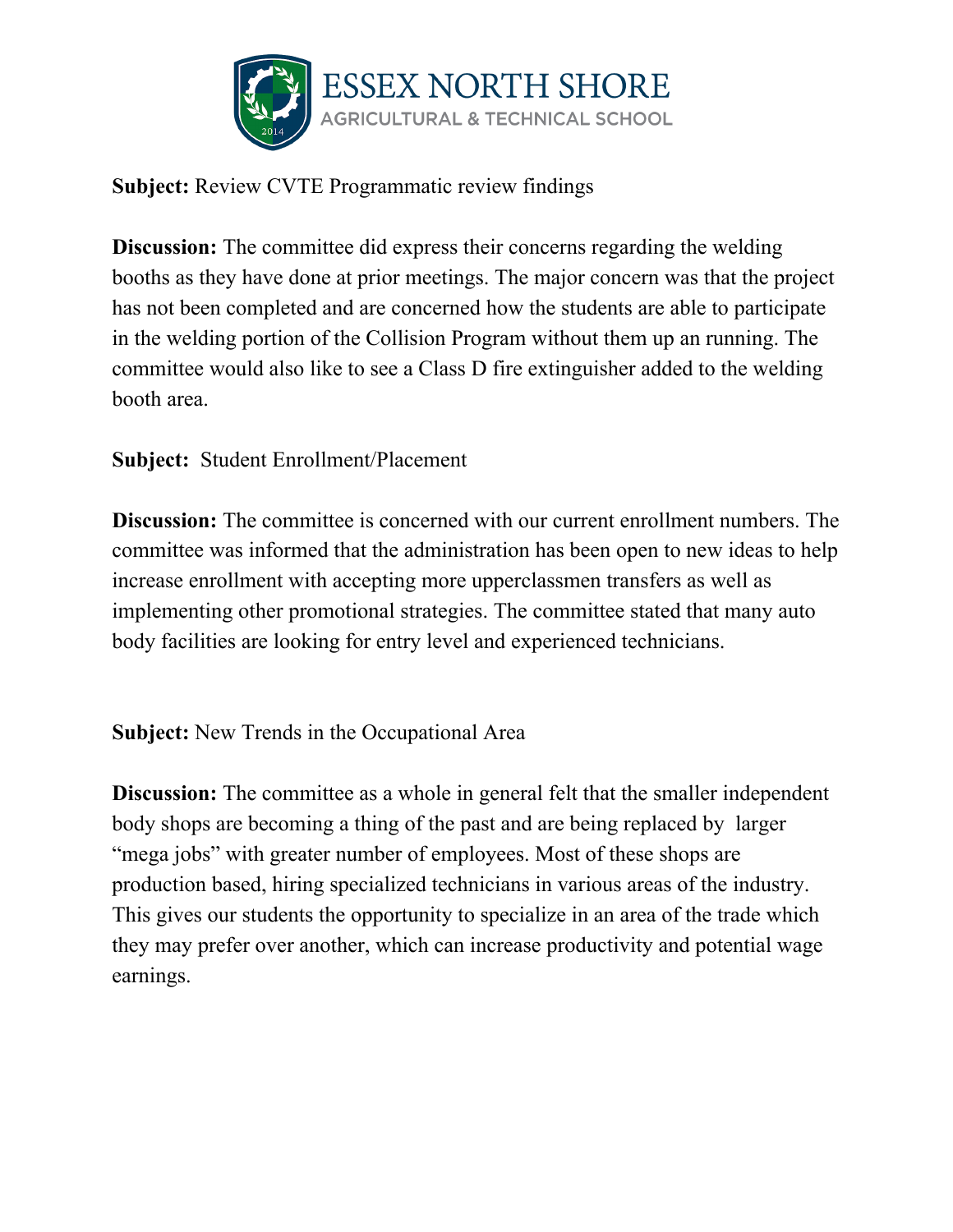

**Subject:** Employment Outlook

**Discussion:** The committee once again emphasized the dire need for today's youth to enter the collision repair industry.

**Subject:** New Business

**Discussion:** SkillsUSA District Competition Results

The committee was informed that Automotive Collision Repair and Refinishing was very successful this year taking home 3 medals at the SkillsUSA District Competition.

Robert Hall from Salem won the Gold Medal in Auto Collision Repair. Joshua Stachowski from Essex won the Bronze Medal in Auto Collision Repair. Samuel Oliveira from Peabody won the Bronze Medal in Automotive Refinishing.

Robert Hall is moving on the SkillsUSA State competition in April. We all wish him well.

Emily DiThomas of Swampscott will also be competing at SKillsUSA State Competition. Emily is one of only six students across the state chosen to compete in a new DEMO Collision Damage Appraisal Competition. We wish her all the best as well.